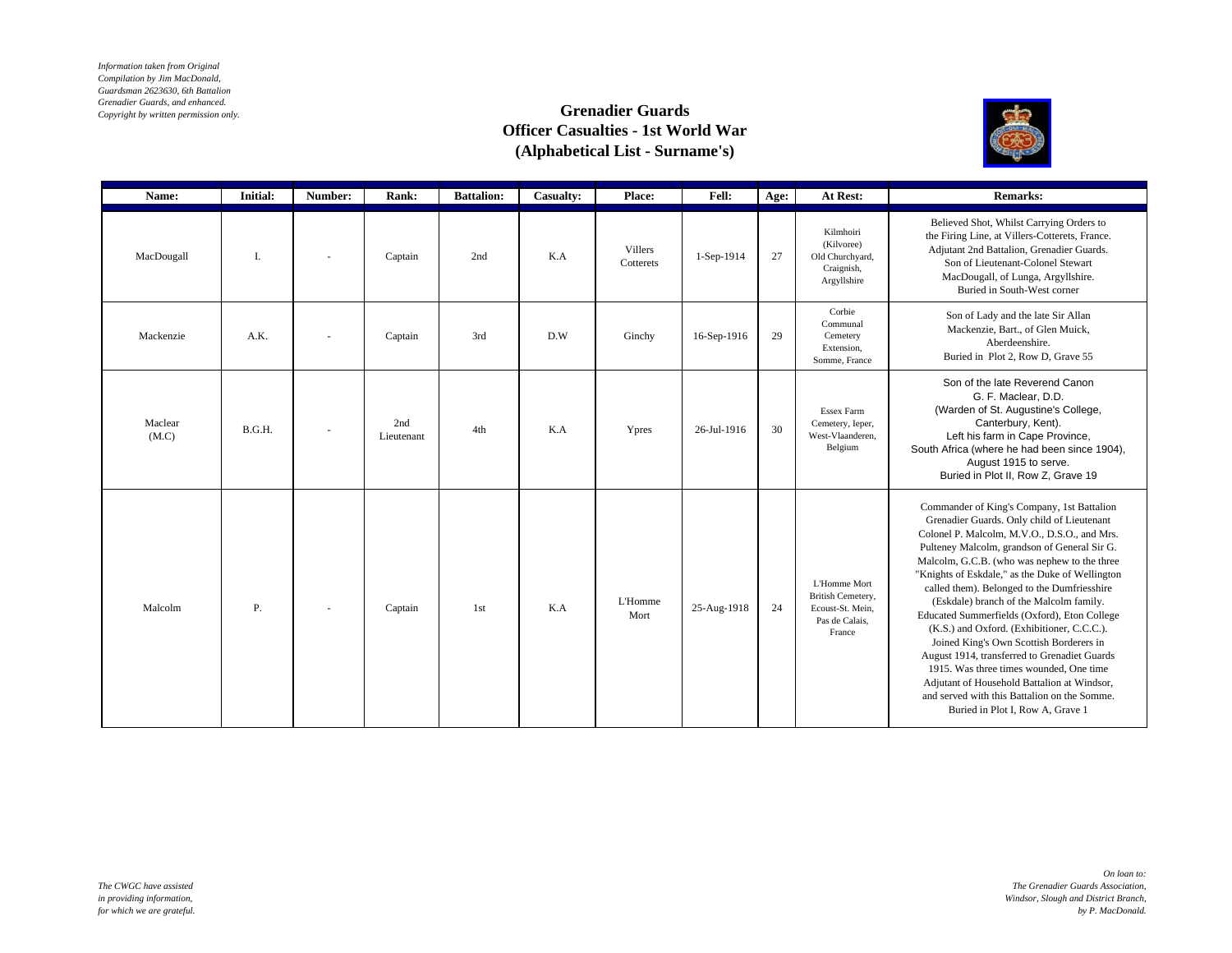*Information taken from Original Compilation by Jim MacDonald, Guardsman 2623630, 6th Battalion Grenadier Guards, and enhanced. Copyright by written permission only.*

## **Grenadier Guards Officer Casualties - 1st World War (Alphabetical List - Surname's)**



| Name:          | <b>Initial:</b> | Number:                  | Rank:                 | <b>Battalion:</b>   | Casualty: | Place:          | Fell:       | Age:   | At Rest:                                                                  | <b>Remarks:</b>                                                                                                                                                                                                                                                                                                                                                                                                                 |
|----------------|-----------------|--------------------------|-----------------------|---------------------|-----------|-----------------|-------------|--------|---------------------------------------------------------------------------|---------------------------------------------------------------------------------------------------------------------------------------------------------------------------------------------------------------------------------------------------------------------------------------------------------------------------------------------------------------------------------------------------------------------------------|
| <b>Manners</b> | Hon<br>J.N.     |                          | Lieutenant            | 2nd                 | K.A       | B.E.F<br>France | 1-Sep-1914  | $\sim$ | La Ferte-Sous-<br>Jouarre Memorial.<br>Seine-et-Marne.<br>France          | Son of 3rd Baron Manners, of Avon Tyrrell,<br>Christchurch, Hampshire.<br>Listed on Memorial                                                                                                                                                                                                                                                                                                                                    |
| Marshall       | F.G.            | ä,                       | Lieutenant            | Grenadier<br>Guards | K.A       | Aubers<br>Ridge | 22-Mar-1915 | 22     | Guards Cemetery,<br>Windy Corner,<br>Cuinchy,<br>Pas de Calais,<br>France | Son of Major Wilfred Marshall and of<br>Mrs. Marshall (now Lady Bridges).<br>Buried in Plot I, Row E, Grave 9                                                                                                                                                                                                                                                                                                                   |
| Maxwell        | A.E.            | ٠                        | Lieutenant<br>Colonel | Royal<br>Marines    | D.W       | Antwerpen       | 9-Oct-1914  | 36     | Schoonselhof<br>Cemetery,<br>Antwerpen,<br>Belgium                        | Temporary commission to Royal Marines,<br>Commanding Officer of Collingwood<br>Battalion (R.N) Division.<br>Previously Captain 1st Lovat Scouts.<br>Died of wounds received previous day.<br>Son of Honourable Sit Herbert Maxwell<br>7th Bart, of Monrieth, and Lady Maxwell,<br>Husband of Lady Mary Maxwell, of Elrig,<br>Portwilliam, Wigtownshire.<br>Served in South Africa Campaign with<br>Grenadier Guards.<br>At Rest |
| Mays           | C.C.            | $\overline{\phantom{a}}$ | 2nd<br>Lieutenant     | 1st                 | K.A       | Arras           | 30-Mar-1918 | 23     | Boisleux-Au-Mont<br>Communal<br>Cemetery,<br>Pas de Calais,<br>France     | Son of George and Clara Julia<br>Marriott Mays.<br>Buried in Grave 4                                                                                                                                                                                                                                                                                                                                                            |
| Miller         | F.W.J.          |                          | Lieutenant            | 2nd                 | K.A       | Flanders        | 23-Oct-1914 | 22     | Ypres<br>(Menin Gate)<br>Memorial, Leper,<br>West-Vlaanderen,<br>Belgium  | Son of Sir William Frederic Miller, 5th Bart.,<br>of Prince's Gate, London.<br>Listed on Panels 9 and 11                                                                                                                                                                                                                                                                                                                        |
| Miller         | W.R.            | ٠                        | 2nd<br>Lieutenant     | 1st                 | K.A       | Bapaume         | 15-Sep-1918 | 20     | Vaulx Hill<br>Cemetery,<br>Pas de Calais.<br>France                       | Attached to Guards Machine Gun Regiment.<br>Son of Richard and Ethel Gertrude Miller,<br>of Brantwood, Disley, Cheshire.<br>Buried in Plot III, Row A, Grave 1                                                                                                                                                                                                                                                                  |